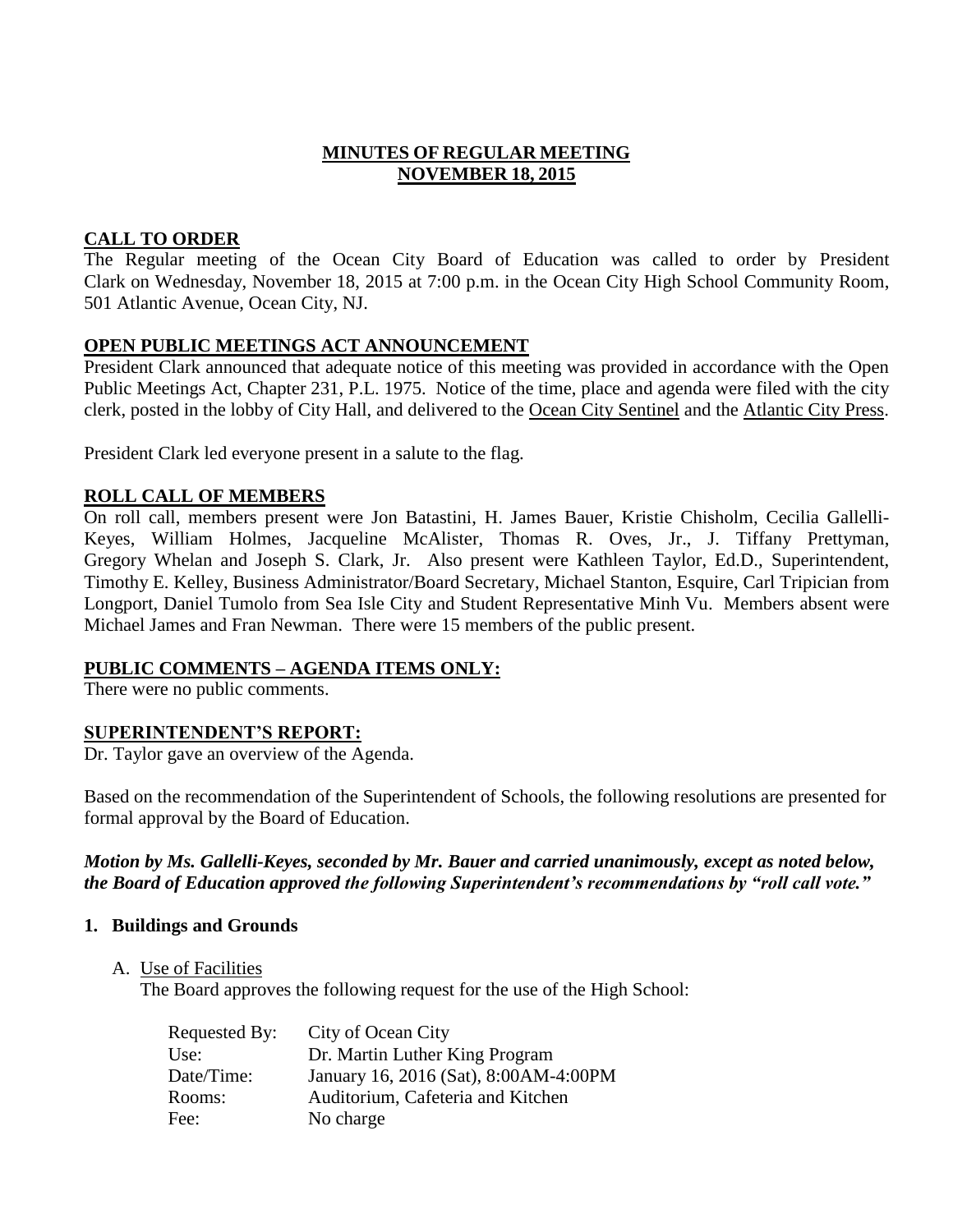| <b>Informational Items</b>                                                                                      |                                      |
|-----------------------------------------------------------------------------------------------------------------|--------------------------------------|
| Fire Drills                                                                                                     |                                      |
| Ocean City High School                                                                                          | October 21, 2015                     |
| Ocean City Intermediate School                                                                                  | October 27, 2015                     |
| Ocean City Primary School                                                                                       | October 15, 2015                     |
| <b>Security Drills</b><br>Ocean City High School<br>Ocean City Intermediate School<br>Ocean City Primary School | October 21, 2015<br>October 22, 2015 |
|                                                                                                                 | October 16, 2015                     |

• Buildings and Grounds Committee Report – Mr. Oves, Chairperson Mr. Oves gave a report of the Committee meeting.

# **2. Curriculum and Student Affairs**

A. Out of District Placements

| The Board approves the following out-of-district placements for the 2015-16 school year: |               |            |          |
|------------------------------------------------------------------------------------------|---------------|------------|----------|
| Placement                                                                                | # of Students | District   | Tuition  |
| CMCSSSD – Compact School                                                                 |               | <b>IIT</b> | \$18,900 |

### B. High School Field Trip Request The Board approves the attached High School Field Trip list.

- C. High School Winter Sports' Schedules (Attachment #2.C) The Board approves the attached High School 2015-16 Winter Sports' Schedules.
- D. Research Project by Staff Member

The Board approves a High School graduate program research that will involve making video tapes of the teacher teaching lessons in order to improve the High School teacher's practice. This request is being made in accordance with Board Policy #3245, Research Projects by Staff Members.

I. Harassment, Intimidation, and Bullying (HIB) Case Finding The Board adopts and approves Harassment, Intimidation and Bullying (HIB) Case Finding as reported in the attached.

### Informational Items (Attachments) Out-of-School Suspension Reports for October 2015

 Curriculum and Student Affairs Committee Report – Mrs. McAlister, Chairperson Mrs. McAlister gave a report of the Committee meeting.

### **3. Finance**

A. Bill List (Attachment #3.A) The Board approves payment of bills for November 2015 in the amount of \$3,620,851.46.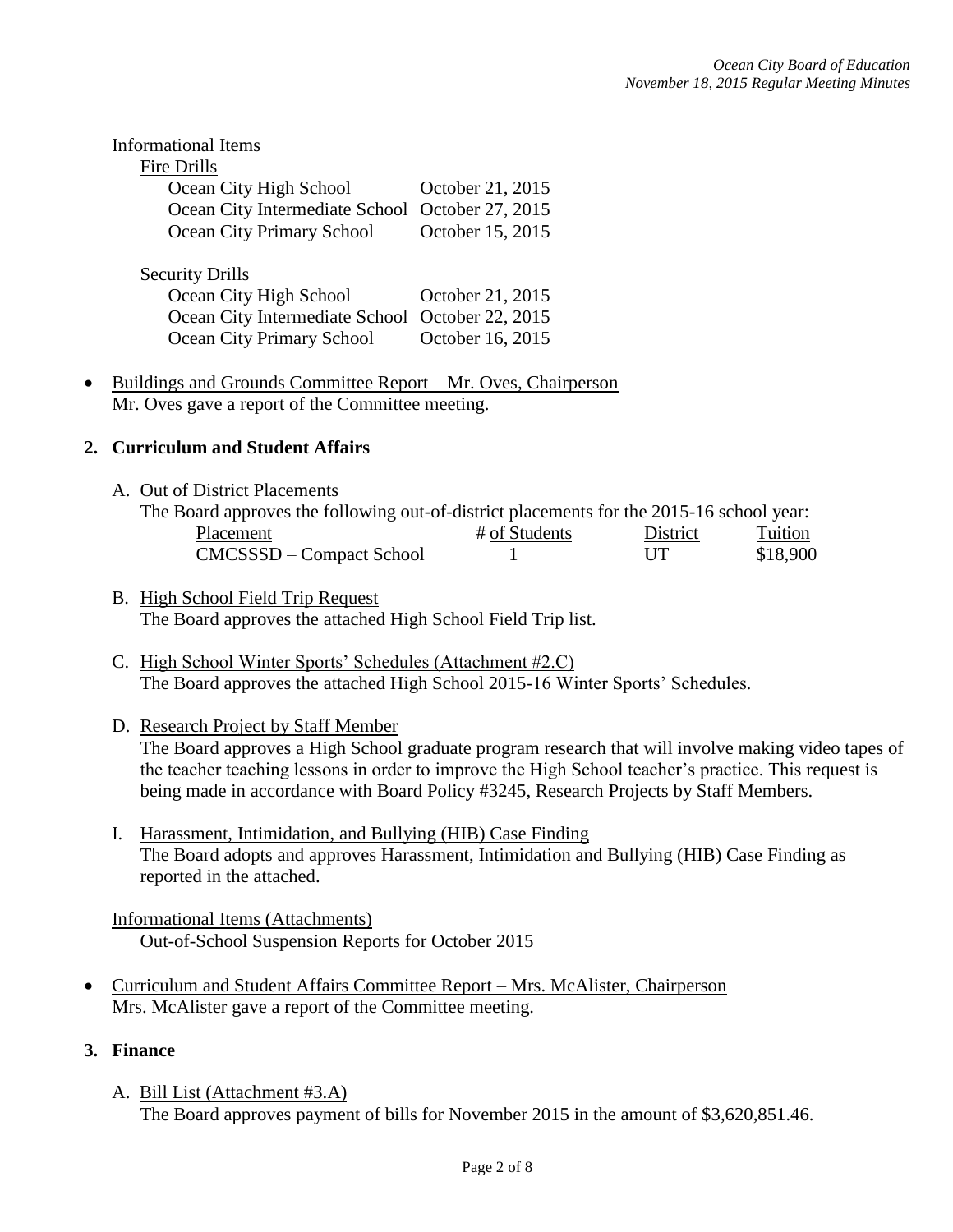- B. Secretary and Monthly Cash Reconciliation Reports (Attachment #3.B) The Board approves the Board Secretary's Monthly Financial Report and the Monthly Cash Reconciliation Report for September 2015.
- C. Line Item Transfers (Attachment #3.C) The Board approves the revenue and appropriation transfers for September 2015. The Board also acknowledges receipt of the State of NJ mandated transfer reconciliation form for September 2015.
- D. Travel & Expense Reimbursement (Attachment #3.D) The Board approves the November 2015 list of Board of Education Members and School District Staff travel and related expense reimbursements.
- E. Food Service Report (Attachment #3.E) The Board accepts the Food Service Monthly Finance Report for October 2015.
- F. Acceptance of Nonpublic Security Aid The Board accepts Nonpublic Security Aid for Westminster Christian Academy for the 2015-16 school year in the amount of \$1,525.
- G. Ocean City Free Public Library Grant The Board approves the submission of a grant application and acceptance of grant funds in the amount of \$19,411.80 from the Ocean City Free Public Library for "Bringing the Wetlands to Life in Ocean City" for January 2016 to June 2016.
- H. School-Based Social Worker The Board approves the placement of a School-Based Social Worker within the District through an agreement between Cape Counseling and the Sea Isle Board of Education.
- **4. Personnel** (All motions are upon Superintendent's recommendation:)
	- A. Substitutes and On-Call Bus Driver (Attachment #4.A) The Board approves the attached criminal history approved/HIB trained substitutes and on-call bus driver for the 2015-16 school year.
	- B. Resignation District Supportive Staff The Board accepts the resignation of Ralph Hill, Special Education Aide, effective November 4, 2015.
	- C. New Hire District Non-Affiliated Staff The Board approves Henry Rodrique, Director of Facilities, effective January 1, 2016 through June 30, 2016, at \$92,000 (pro-rated).

# *Motion carried with the following vote of nay by Mrs. Chisholm.*

D. District and High School Administrative Staff 2015-16 Salaries (Attachment #4.D ) The Board ratifies the attached District and High School Administrative Staff retroactive salaries for the 2015-16 school year.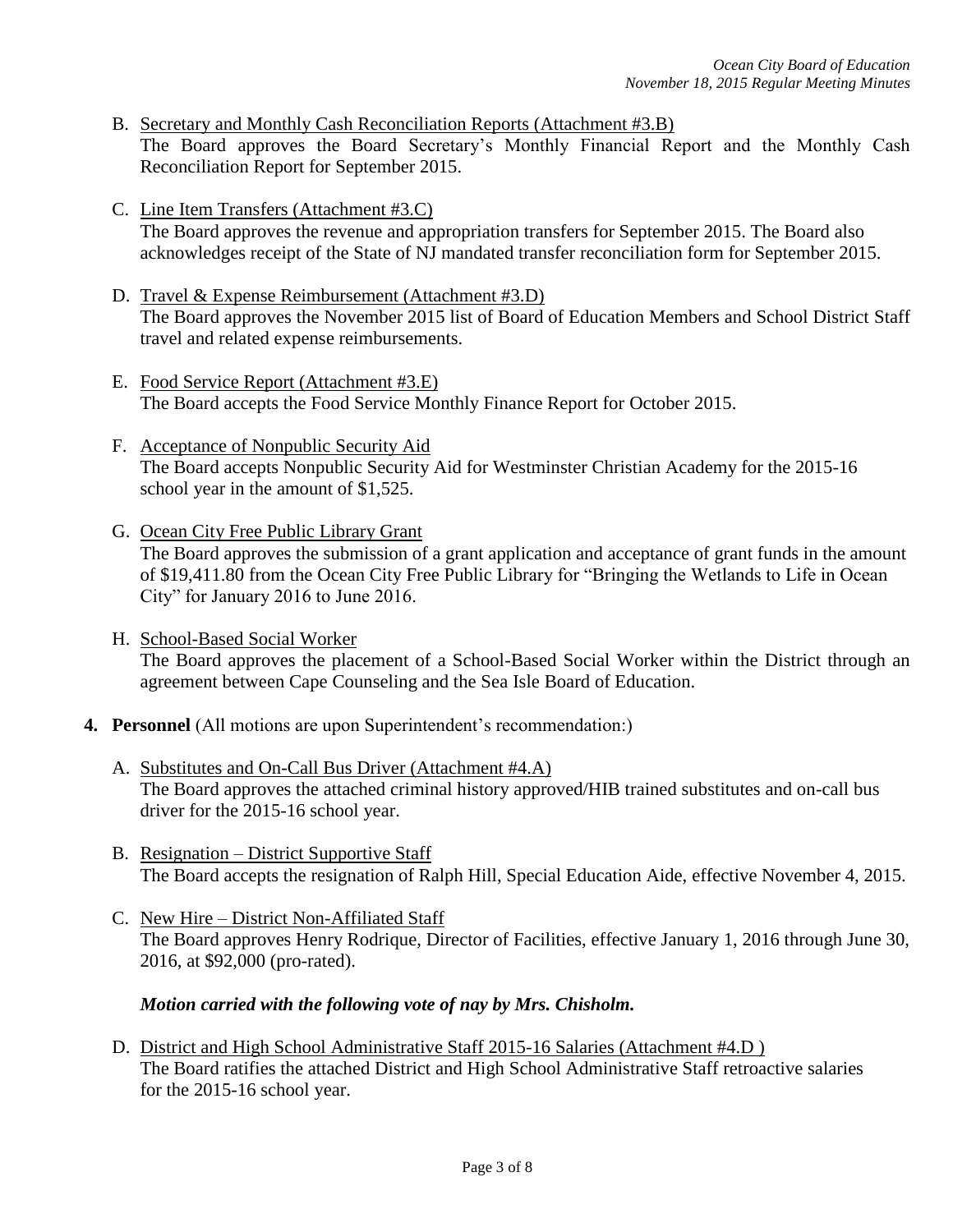- E. District and High School Supportive Staff 2015-16 Salaries (Attachment #4.E) The Board ratifies the attached District and High School Supportive Staff retroactive salaries for the 2015-16 school year.
- F. New Job Description (Attachment #4.F) The Board approves the attached new job description for a School Bus Driver.
- G. Revised Job Description (Attachment #4.G) The Board approves the attached revised job description for the Athletic Director.
- H. High School Co-Curricular Activity Club Sponsor and Stipend The Board approves Daniel Weaver, High School Mock Trial/Model UN activity sponsor, at a stipend of tier 1, \$1,798 for the 2015-16 school year.
- I. High School Co-Curricular Sponsor and Stipend The Board approves Scott Breiner to provide piano services for the High School winter concert at a stipend not to exceed \$350. Stipend paid from ticket sales.
- J. High School Volunteer Coaches The Board approves the following High School volunteer coaches, for the 2015-16 season:
	- a. Timothy M. Kelley, Girls' Basketball
	- b. Beverlee Masters, Boys' Swimming
	- c. Daniel Calhoun, Wrestling
	- d. Robert Citta, Wrestling
	- e. Christian Clark, Wrestling
	- f. Dane Tabano, Wrestling
- K. High School Prom Stipend

The Board approves Rosemary Millar, School Nurse for the High School Prom, at a stipend of \$30 per hour, not to exceed 5 hours.

L. High School Student Teaching Placement

The Board approves the following High School student teaching placements for winter/spring 2016: Stockton University Name: Sydni Fahringer

Placement: Amy DePasquale, Teacher of English

Name: Averie Olive Placement: Radmila Lalovic-Cox, Teacher of Mathematics

- Negotiations Committee Report Mr. Bauer, Chairperson No report.
- **5. Policy:**
- Policy Committee Report Ms. Gallelli-Keyes, Chairperson No report.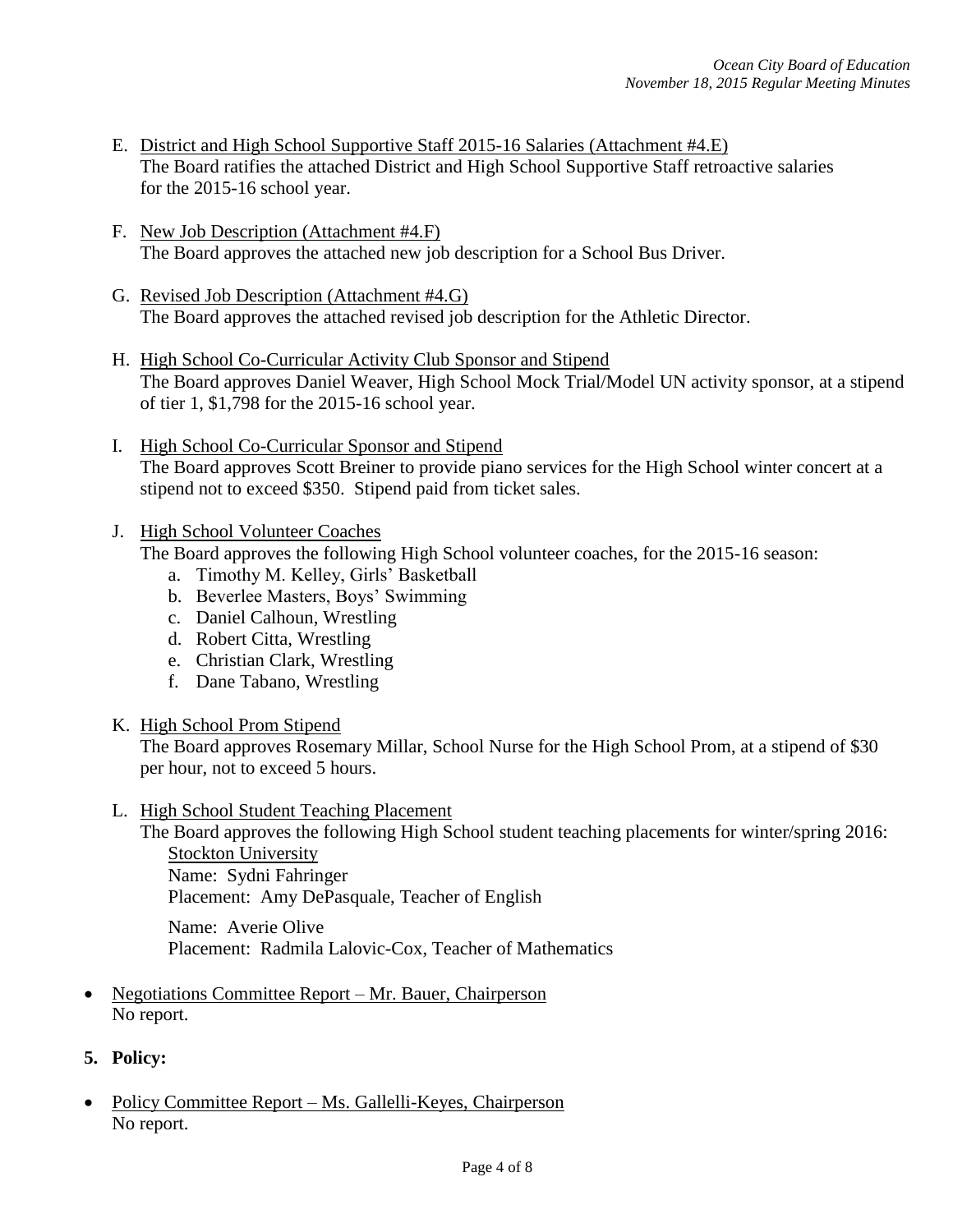## **6. Public Relations**

 Public Relations Committee Report - Jon Batastini, Chairperson No report.

*Motion by Mr. Bauer, seconded by Ms. Gallelli-Keyes, and carried unanimously, the Board of Education (Ocean City Representatives) approved the following Superintendent's recommendations by "roll call vote."* 

#### **1. Buildings and Grounds**

B. Use of Facilities **(Ocean City Representatives Only)** The Board approves the following requests for the use of the Intermediate School:

| Requested By: | City of Ocean City Recreation Department                                        |
|---------------|---------------------------------------------------------------------------------|
| Use:          | Dixie Howell Basketball Tournament                                              |
| Dates/Times:  | December 11, 2015 (Fri), 4:00PM-7:30PM                                          |
|               | December 12, 2015 (Sat), 9:00AM-4:00PM                                          |
|               | December 14-16 (Mon-Wed), 3:30PM-8:30PM                                         |
| Room:         | Gym                                                                             |
| Fee:          | No charge                                                                       |
| Requested By: | South Jersey Sports League                                                      |
| Use:          | <b>Adult Dodgeball</b>                                                          |
| Dates/Times:  | January 12-March 22, 2016 (Tues), 8:30PM-10:00PM with set up -<br>8:15PM-8:30PM |
| Room:         | Gym                                                                             |
| Fee:          | \$1,155.00                                                                      |

### **2. Curriculum and Student Affairs**

- E. Intermediate School Field Trip Request **(Ocean City Representatives Only)** The Board approves the attached Intermediate School Field Trip list.
- F. Intermediate School After-School Support Program for Students **(Ocean City Representatives Only)** The Board approves the After-School Support Program for students in grades 4-8. The Program will be offered from mid-January to April 28, 2016. The cost of the Program is for 10 teachers @\$30/hour, not to exceed 150 hours or a total of \$4,500.
- G. Intermediate School Winter Sports' Schedules (Attachment #2.G) **(Ocean City Representatives Only)** The Board approves the attached Intermediate School 2015-16 Winter Sports' Schedules.
- H. Research Project by Staff Member **(Ocean City Representatives Only)** The Board approves a Primary School graduate program research that will involve making video tapes of the teacher teaching lessons in order to improve the Primary School teacher's practice. This request is being made in accordance with Board Policy #3245, Research Projects by Staff Members.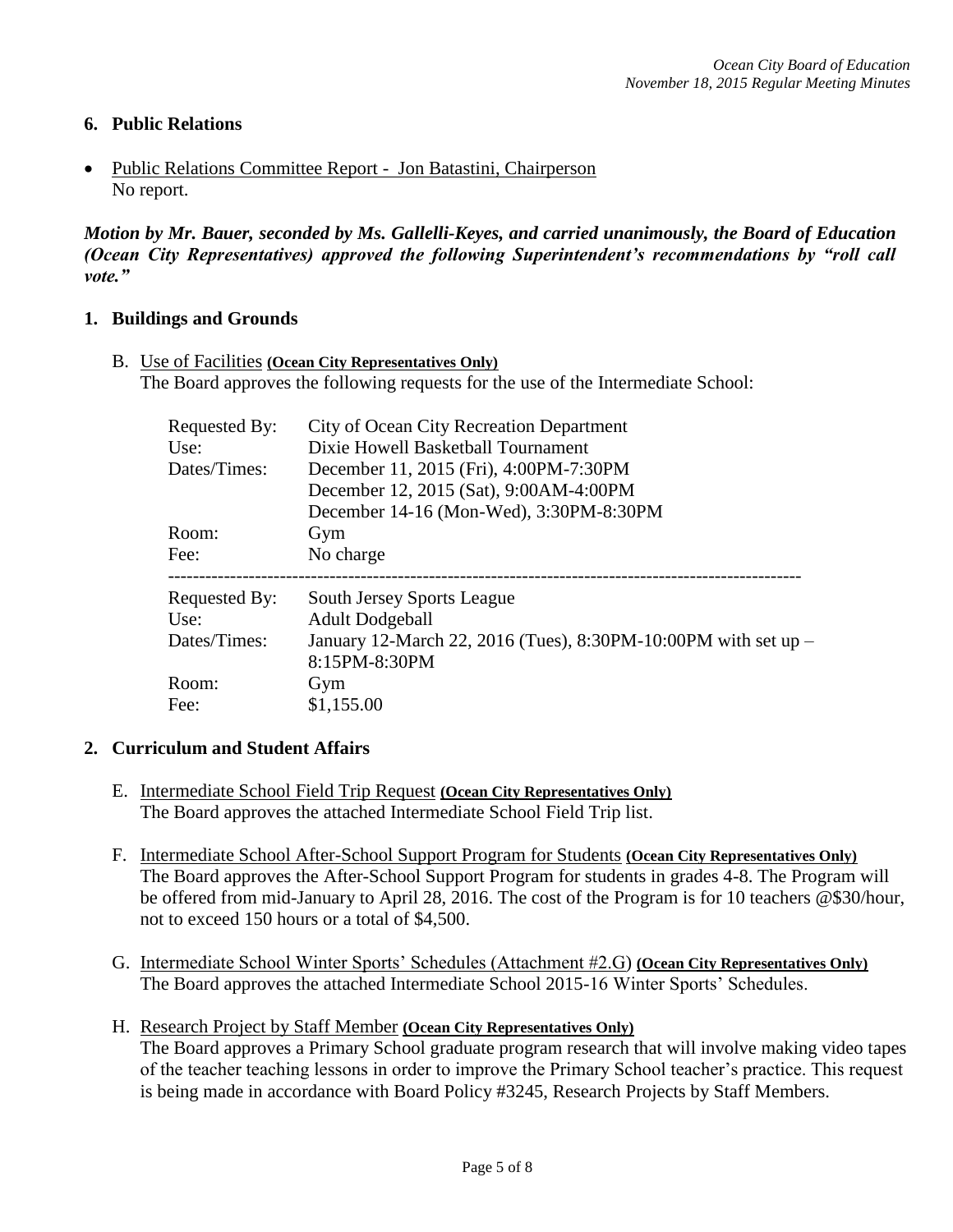# **3. Finance**

I. Payment Application #8 to 3R Painting and Contracting Corp. (Attachment #3.I) **(Ocean City Representatives Only)**

The Board approves Payment Application #8 in the amount of \$102,362.00 to 3R Painting and Contracting Corporation for the Primary School Renovations Project as certified by the Board Engineer.

- J. Donations **(Ocean City Representatives Only)** The Board accepts the following donations from the Ocean City PTA for the Intermediate School: Canvas and Paint for a Painting Project \$ 120.00 7<sup>th</sup> Grade Stokes Trip \$1,000.00
- **4. Personnel** (All motions are upon Superintendent's recommendation:)
	- M. Intermediate School Volunteer Coaches **(Ocean City Representatives Only)** The Board approves the following volunteer basketball coaches at the Intermediate School, for the 2015-16 season: Shawn Burke Mikenzie Helphenstine Bruce Twiggs
	- N. Leave of Absence Intermediate School Certificated Staff (Attachment #4.N) **(Ocean City Representatives Only)**

The Board approves employee #1801, a paid leave of absence, effective October 26, 2015 through December 23, 2015.

- O. Short-Term Leave Replacement Intermediate School Certificated Staff **(Ocean City Representatives Only)** The Board approves Mary Baldini, Intermediate School short-term leave replacement Special Education Teacher, effective November 19, 2015 through December 23, 2015, at a stipend of \$160 per diem.
- P. Retirement Primary School Certificated Staff The Board accepts with deep regret the retirement of Mary Frances Riley, Primary School Elementary School Teacher, effective as of July 1, 2016.
- Q. Leave of Absence Primary School Certificated Staff (Attachment #4.Q) **(Ocean City Representatives Only)** The Board approves employee #2010, an FMLA/NJFLA unpaid leave of absence, effective November 10, 2015 through on or before February 16, 2016.
- R. Intermediate and Primary Schools' Administrative Staff 2015-16 Salaries (Attachment #4.R) **(Ocean City Representatives Only)** The Board ratifies the attached Intermediate and Primary Schools' Administrative Staff retroactive salaries for the 2015-16 school year.
- S. Intermediate and Primary Schools' Supportive Staff 2015-16 Salaries (Attachment #4.S) **(Ocean City Representatives Only)**

The Board ratifies the attached Intermediate and Primary Schools' Supportive Staff retroactive salaries for the 2015-16 school year.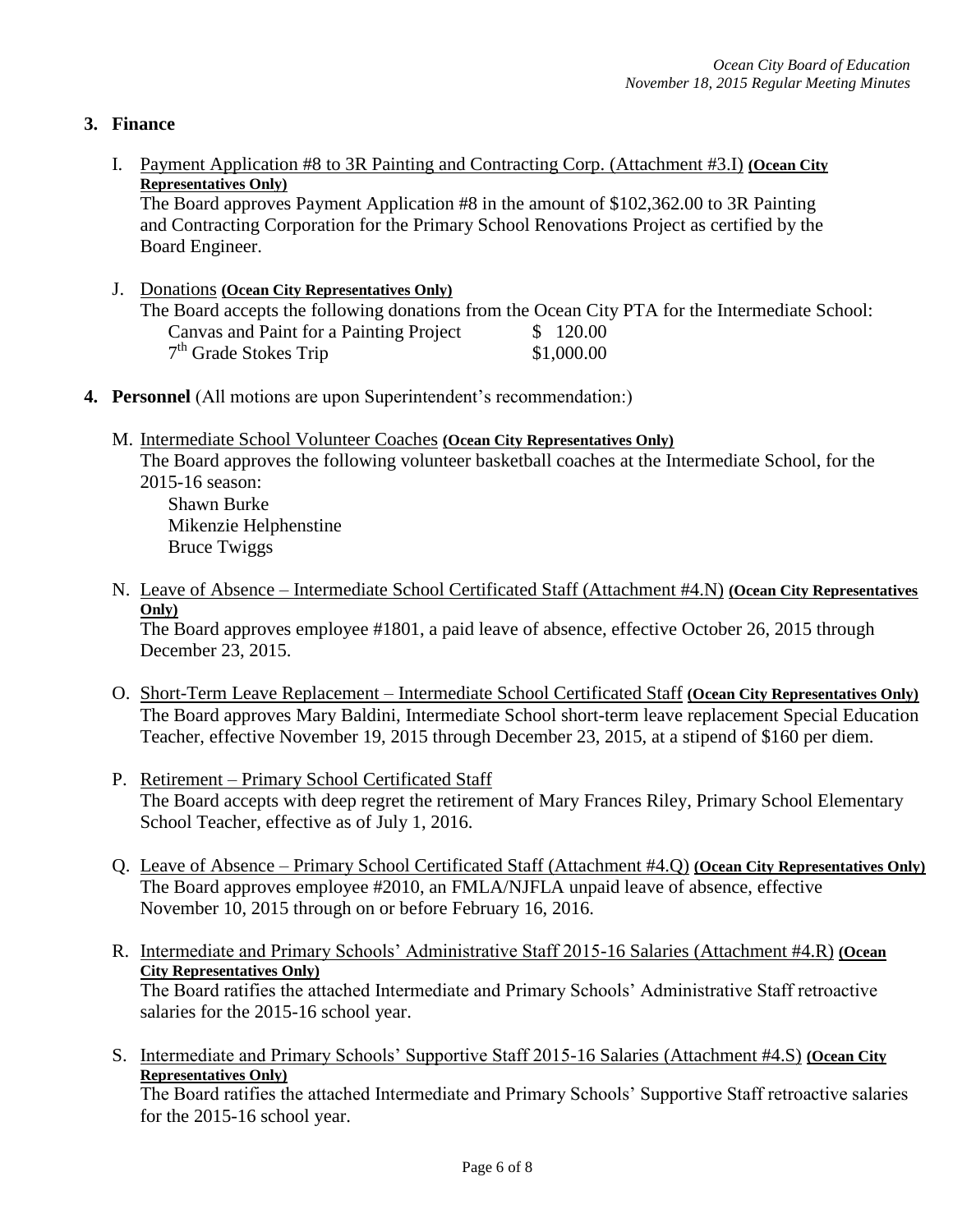- T. Short-Term Leave Replacement Primary School Certificated Staff **(Ocean City Representatives Only)** The Board approves Jennifer Scipione*,* Primary School short-term leave replacement Elementary School Teacher, effective November 30, 2015 through on or before February 11, 2016, at a stipend of \$160 per diem.
- U. Additional Primary School EASE Program Teachers and Stipends **(Ocean City Representatives Only)** The Board approves Tiffany Lively and Mary Beth Libro, additional Primary School EASE Program teachers at a stipend of \$30 per hour, total program not to exceed 630 hours or a total of \$18,900, with teachers working on a rotating bases. The funding for this program will be provided by FY2016 NCLB, Title I.

## **APROVAL OF MINUTES:**

Motion by Mr. Bauer, seconded by Ms. Gallelli-Keyes and carried unanimously by roll call vote, the Board of Education approved the minutes of the October 21, 2015 Special Meeting/Finance Committee of the Whole as presented.

Motion by Mr. Bauer, seconded by Mr. Holmes and carried unanimously by roll call vote, the Board of Education approved the minutes of the October 21, 2015 Regular Meeting as presented.

## **PRESENTATIONS:**

Mr. Matt Carey, Director of Student Services and Lauren Sacs, Student Assistance Counselor, reviewed a number of programs and initiatives with the Student Services Department.

### **UNFINISHED BUSINESS:**

There was no Unfinished Business.

### **NEW BUSINESS:**

Motion by Mrs. Chisholm, seconded by Mr. Bauer and carried unanimously by roll call vote, the Board of Education approved the following resolution to form an Ad Hoc Committee:

WHEREAS, the Ocean City Board of Education ("Board") on November 18, 2015, at the regularly scheduled Board Meeting voted to form an ad-hoc committee ("committee"); and

WHEREAS, the committee will work together to ensure consistency, collaboration and communication regarding teen mental health and wellness; and

WHEREAS, committee will meet on December 9, 2015, January 13, 2016, January 27, 2016 and February 10, 2016; and

WHEREAS, the committee will be facilitated by the New Jersey School Boards Association ("NJSBA");

WHEREAS, the Board Chairperson will be Board of Education president Joseph Clark.

NOW, THEREFORE, BE IT RESOLVED by the Ocean Board of Education that an ad hoc committee will be formed to ensure consistency, collaboration and communication regarding teen mental health and wellness. The committee will meet on December 9, 2015, January 13, 2016, January 27, 2016 and February 10, 2016. The committee will be facilitated by the NJSBA and its Chairperson will be Board President Joseph Clark.